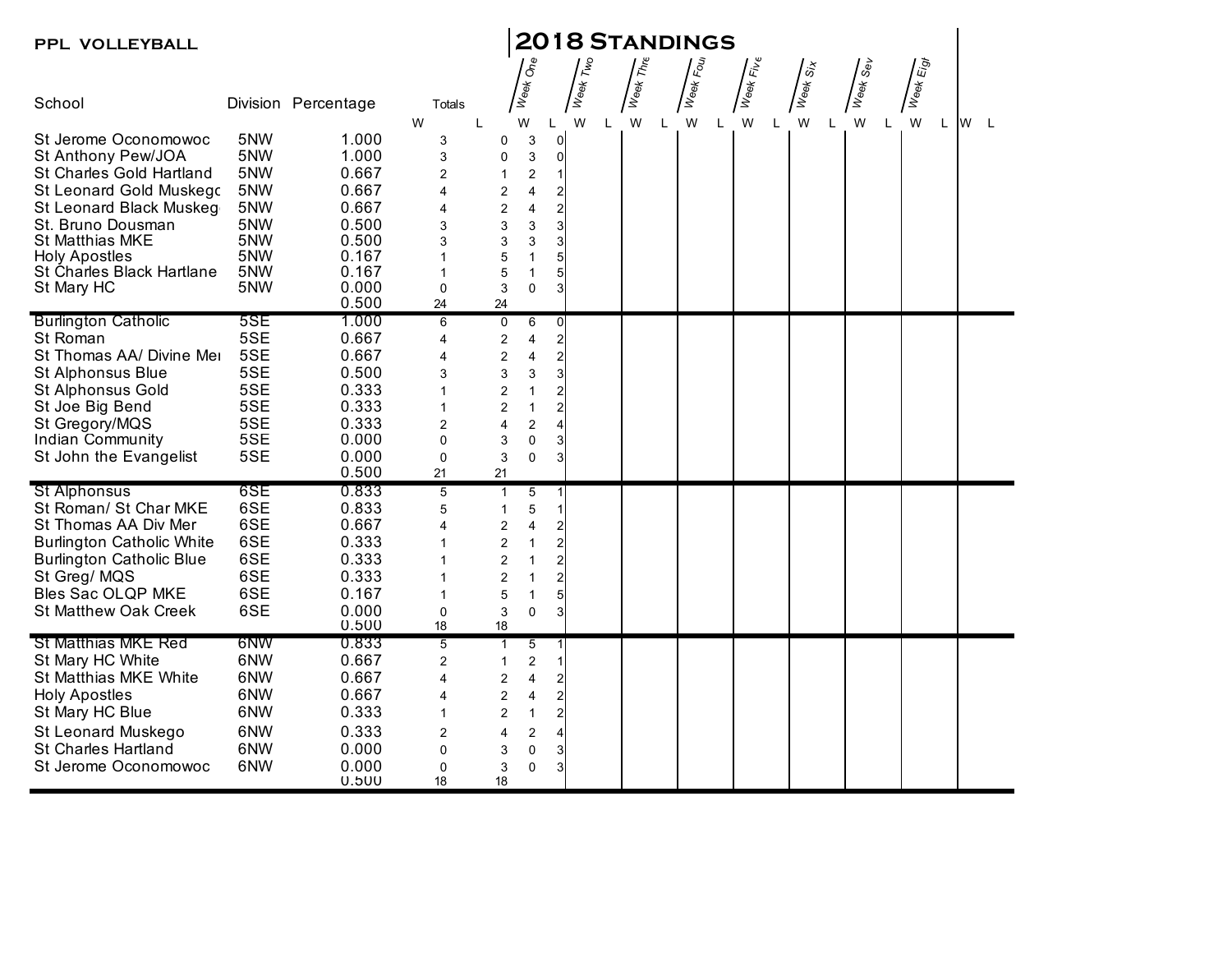| PPL VOLLEYBALL               | <b>2018 STANDINGS</b> |                     |                   |                           |                         |                |                 |  |                                               |           |                                                                  |                                                        |          |           |                 |
|------------------------------|-----------------------|---------------------|-------------------|---------------------------|-------------------------|----------------|-----------------|--|-----------------------------------------------|-----------|------------------------------------------------------------------|--------------------------------------------------------|----------|-----------|-----------------|
| School                       |                       | Division Percentage | Totals            |                           | Week One                |                | <b>Week Two</b> |  | $\sqrt{\frac{1}{\widetilde{N}_{\text{eff}}}}$ | Week Four | $\int_{W\oplus\mathfrak{g}_K}\overline{F_{W\oplus\mathfrak{g}}}$ | $\sqrt{\frac{\dot{\tilde{\delta}}}{\tilde{\delta}^2}}$ | Week Sev | Week Eigt |                 |
|                              |                       |                     | W                 |                           | W                       |                | W               |  | W                                             | W<br>L    | W                                                                | W<br>L                                                 | W        | W<br>L    | <b>W</b><br>- L |
| <b>Burlington Catholic</b>   | $7 - 1 - A$           | 1.000               | 3                 | $\mathbf 0$               | $\sqrt{3}$              | $\overline{0}$ |                 |  |                                               |           |                                                                  |                                                        |          |           |                 |
| <b>St Matthew Oak Creek</b>  | $7 - 1 - A$           | 1.000               | 3                 | 0                         | 3                       | $\Omega$       |                 |  |                                               |           |                                                                  |                                                        |          |           |                 |
| St Alphonsus Greendale       | $7-1-A$               | 1.000               | 3                 | 0                         | 3                       | 0              |                 |  |                                               |           |                                                                  |                                                        |          |           |                 |
| St Leonard Muskego           | $7-1-A$               | 0.500               | 3                 | 3                         | 3                       | 3              |                 |  |                                               |           |                                                                  |                                                        |          |           |                 |
| <b>St Charles Hartland</b>   | $7-1-A$               | 0.500               | 3                 | $\ensuremath{\mathsf{3}}$ | 3                       | 3              |                 |  |                                               |           |                                                                  |                                                        |          |           |                 |
| St Anthony Pew/JOA           | $7-1-A$               | 0.500               | 3                 | 3                         | 3                       | 3              |                 |  |                                               |           |                                                                  |                                                        |          |           |                 |
| <b>St Mary Hales Corners</b> | $7 - 1 - A$           | 0.500               | 3                 | 3                         | 3                       |                |                 |  |                                               |           |                                                                  |                                                        |          |           |                 |
| St Matthias MKE              | $7-1-A$               | 0.333               | 2                 | $\overline{4}$            | $\overline{\mathbf{c}}$ |                |                 |  |                                               |           |                                                                  |                                                        |          |           |                 |
| Holy Apostles New Berlin     | $7 - 1 - A$           | 0.333               | $\mathbf{1}$      | $\overline{2}$            | 1                       |                |                 |  |                                               |           |                                                                  |                                                        |          |           |                 |
| <b>St Peter East Troy</b>    | $7-1-A$               | 0.000<br>0.500      | $\mathbf 0$<br>24 | $6\phantom{1}6$<br>24     | 0                       | 6              |                 |  |                                               |           |                                                                  |                                                        |          |           |                 |
| St Charles MKE               | $7 - 2 - B$           | 1.000               | 3                 | $\pmb{0}$                 | 3                       | $\Omega$       |                 |  |                                               |           |                                                                  |                                                        |          |           |                 |
| <b>St Mary Hales Corners</b> | $7 - 2 - B$           | 0.667               | $\overline{2}$    | $\overline{1}$            | $\overline{\mathbf{c}}$ |                |                 |  |                                               |           |                                                                  |                                                        |          |           |                 |
| St Bruno Dousman             | $7 - 2 - B$           | 0.667               | $\overline{4}$    | $\overline{c}$            | 4                       |                |                 |  |                                               |           |                                                                  |                                                        |          |           |                 |
| St. Joseph Big Bend          | $7 - 2 - B$           | 0.500               | 3                 | 3                         | 3                       |                |                 |  |                                               |           |                                                                  |                                                        |          |           |                 |
| <b>Burlington Catholic</b>   | $7 - 2 - B$           | 0.333               | 2                 | $\overline{4}$            | $\overline{c}$          |                |                 |  |                                               |           |                                                                  |                                                        |          |           |                 |
| St Matthias MKE              | $7 - 2 - B$           | 0.333               | $\mathbf{1}$      | $\overline{2}$            | 1                       |                |                 |  |                                               |           |                                                                  |                                                        |          |           |                 |
| <b>St Charles Hartland</b>   | $7 - 2 - B$           | 0.333               | 1                 | $\overline{2}$            | 1                       | 2              |                 |  |                                               |           |                                                                  |                                                        |          |           |                 |
| Holy Apostles New Berlin     | $7 - 2 - B$           | 0.333               | $\overline{2}$    | $\overline{4}$            | $\overline{2}$          |                |                 |  |                                               |           |                                                                  |                                                        |          |           |                 |
|                              |                       | 0.500               | 18                | $18$                      | $18$                    | 18             |                 |  |                                               |           |                                                                  |                                                        |          |           |                 |
| <b>Burlington Catholic</b>   | $8-1-A$               | 1.000               | 3                 | $\mathbf 0$               | 3                       | $\overline{0}$ |                 |  |                                               |           |                                                                  |                                                        |          |           |                 |
| St Alphonsus Greendale       | $8-1-A$               | 1.000               | 3                 | 0                         | 3                       | 0              |                 |  |                                               |           |                                                                  |                                                        |          |           |                 |
| St Mary HC Blue              | $8-1-A$               | 1.000               | 6                 | 0                         | 6                       | 0              |                 |  |                                               |           |                                                                  |                                                        |          |           |                 |
| <b>St Charles Hartland</b>   | $8-1-A$               | 0.500               | 3                 | 3                         | 3                       |                |                 |  |                                               |           |                                                                  |                                                        |          |           |                 |
| St Thomas AA Div Mer         | $8-1-A$               | 0.333               | 2                 | $\overline{4}$            | 2                       |                |                 |  |                                               |           |                                                                  |                                                        |          |           |                 |
| St Mary HC White             | $8-1-A$               | 0.167               | $\mathbf{1}$      | 5                         | 1                       | 5              |                 |  |                                               |           |                                                                  |                                                        |          |           |                 |
| St Leonard Muskego           | $8-1-A$               | 0.000               | 0                 | 3                         | $\mathbf 0$             | 3              |                 |  |                                               |           |                                                                  |                                                        |          |           |                 |
| Holy Apostles New Berlin     | $8-1-A$               | 0.000<br>0.500      | 0<br>18           | 3<br>18                   | $\mathbf 0$             |                |                 |  |                                               |           |                                                                  |                                                        |          |           |                 |